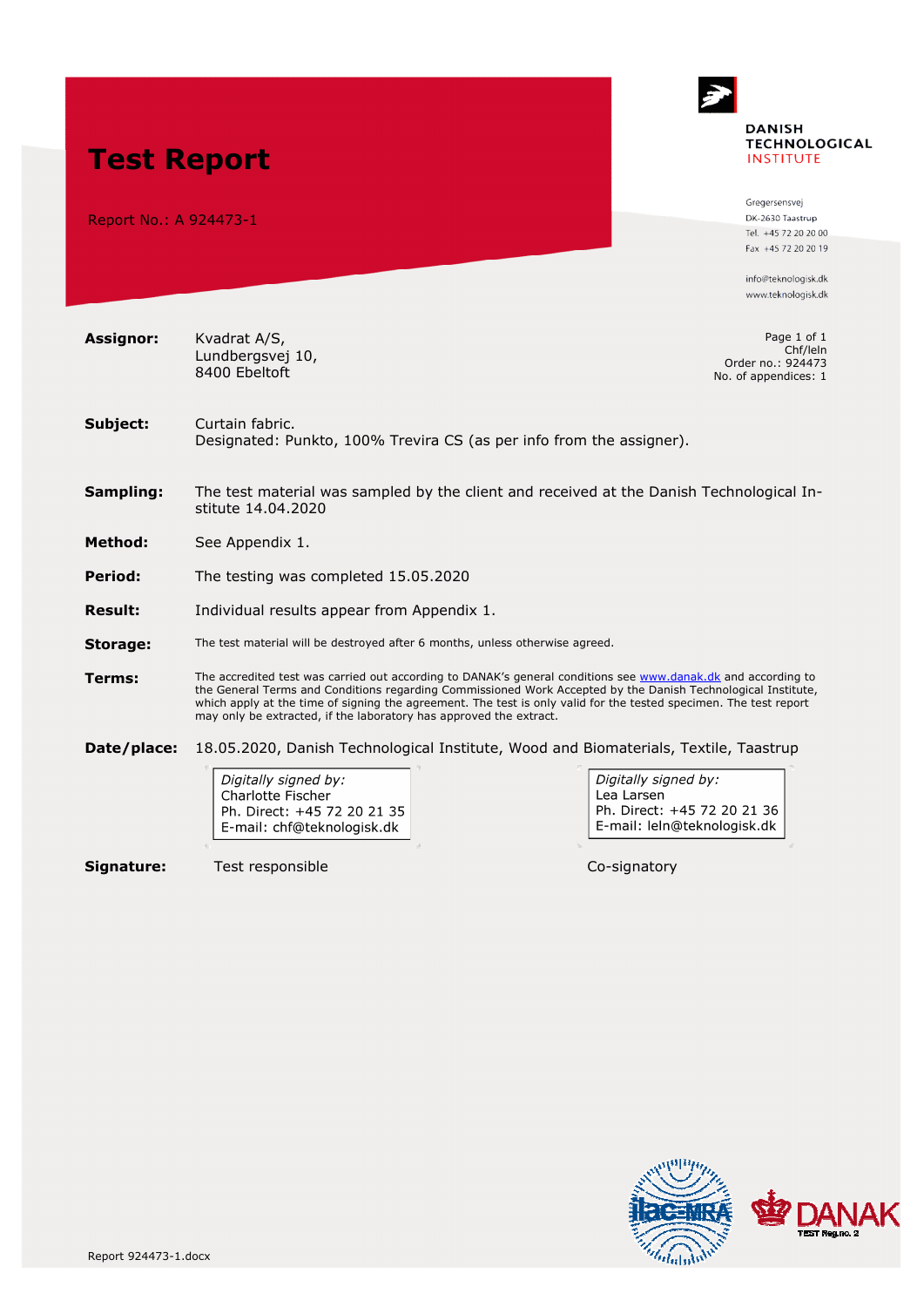| Report no.: | А |
|-------------|---|
| Appendix:   |   |
| Page:       | 1 |
| Initials:   |   |

A 924473-1 1 of 2 Chf/leln

| <b>Test Methods</b>                           | <b>Results</b>          |   |
|-----------------------------------------------|-------------------------|---|
| <b>Colour fastness to artificial light</b>    | <b>Twill W 100</b>      |   |
| DS/EN ISO 105:B02:2014                        | Colour fastness:        | 7 |
| Method 2                                      |                         |   |
| 1-8 scale, 8 best rating                      |                         |   |
| Normal conditions                             |                         |   |
| Apparatus: Atlas Ci4000 Xenon                 |                         |   |
| Weather-Ometer                                |                         |   |
| <b>Colour fastness to artificial light</b>    | <b>Twill W 110</b>      |   |
| DS/EN ISO 105:B02:2014                        | <b>Colour fastness:</b> | 6 |
| Method 2<br>1-8 scale, 8 best rating          |                         |   |
| Normal conditions                             |                         |   |
| Apparatus: Atlas Ci4000 Xenon                 |                         |   |
| Weather-Ometer                                |                         |   |
| <b>Colour fastness to artificial light</b>    | Twill weave G/27        |   |
| DS/EN ISO 105:B02:2014                        | Colour fastness:        | 6 |
| Method 2                                      |                         |   |
| 1-8 scale, 8 best rating                      |                         |   |
| Normal conditions                             |                         |   |
| Apparatus: Atlas Ci4000 Xenon                 |                         |   |
| Weather-Ometer                                |                         |   |
| <b>Colour fastness to artificial light</b>    | Twill W 220             |   |
| DS/EN ISO 105:B02:2014                        | Colour fastness:        | 6 |
| Method 2                                      |                         |   |
| 1-8 scale, 8 best rating<br>Normal conditions |                         |   |
| Apparatus: Atlas Ci4000 Xenon                 |                         |   |
| Weather-Ometer                                |                         |   |
| <b>Colour fastness to artificial light</b>    | <b>Twill W 250</b>      |   |
| DS/EN ISO 105:B02:2014                        | Colour fastness:        | 6 |
| Method 2                                      |                         |   |
| 1-8 scale, 8 best rating                      |                         |   |
| Normal conditions                             |                         |   |
| Apparatus: Atlas Ci4000 Xenon                 |                         |   |
| Weather-Ometer                                |                         |   |
| <b>Colour fastness to artificial light</b>    | <b>Twill W 280</b>      |   |
| DS/EN ISO 105:B02:2014                        | Colour fastness:        | 6 |
| Method 2<br>1-8 scale, 8 best rating          |                         |   |
| Normal conditions                             |                         |   |
| Apparatus: Atlas Ci4000 Xenon                 |                         |   |
| Weather-Ometer                                |                         |   |
| <b>Colour fastness to artificial light</b>    | <b>Twill W 440</b>      |   |
| DS/EN ISO 105:B02:2014                        | Colour fastness:        | 7 |
| Method 2                                      |                         |   |
| 1-8 scale, 8 best rating                      |                         |   |
| Normal conditions                             |                         |   |
| Apparatus: Atlas Ci4000 Xenon                 |                         |   |
| Weather-Ometer                                |                         |   |
| <b>Colour fastness to artificial light</b>    | <b>Twill 540</b>        |   |
| DS/EN ISO 105:B02:2014                        | Colour fastness:        | 7 |
| Method 2<br>1-8 scale, 8 best rating          |                         |   |
| Normal conditions                             |                         |   |
| Apparatus: Atlas Ci4000 Xenon                 |                         |   |
| Weather-Ometer                                |                         |   |